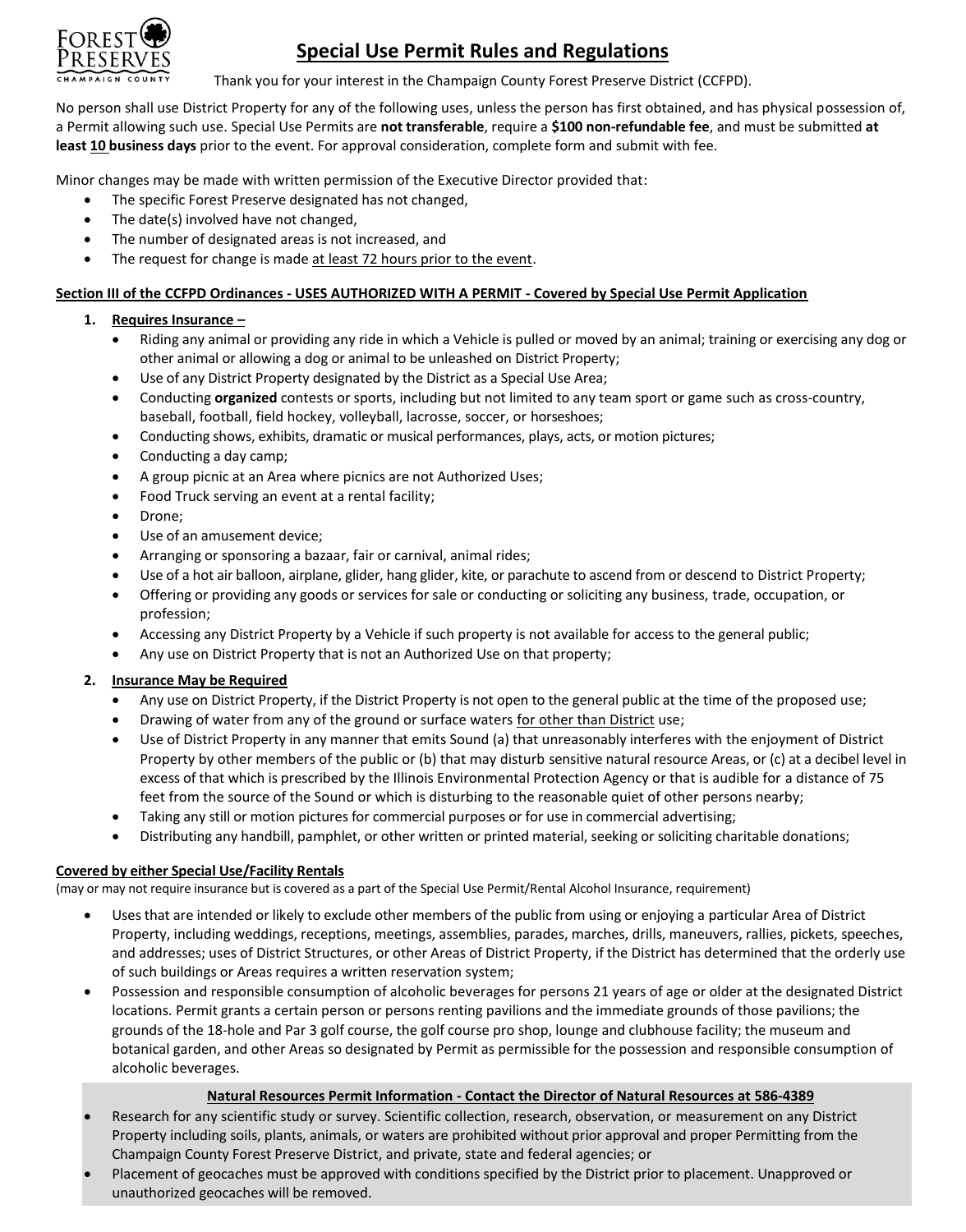

# **SPECIAL USE PERMIT APPLICATION**

This application is made to the Champaign County Forest Preserve District to obtain a Special Use Permit to conduct the activity by and on behalf of the Individual and/or Sponsor Group, all as described herein:

| Section I - Location (Select a preserve):<br>Homer Lake | Kickapoo Rail Trail                               | Lake of the Woods                                                                                                                           | Middle Fork River   River Bend             | Sangamon River |
|---------------------------------------------------------|---------------------------------------------------|---------------------------------------------------------------------------------------------------------------------------------------------|--------------------------------------------|----------------|
|                                                         |                                                   | Specific Location (A map must be submitted with location and/or route clearly marked):                                                      |                                            |                |
| <b>Section II - Contact information</b>                 |                                                   |                                                                                                                                             |                                            |                |
| Organization:                                           |                                                   |                                                                                                                                             |                                            |                |
| <b>Contact Name:</b>                                    |                                                   |                                                                                                                                             |                                            |                |
| <b>Mailing Address:</b>                                 |                                                   |                                                                                                                                             |                                            |                |
|                                                         |                                                   |                                                                                                                                             |                                            |                |
| Phone:                                                  |                                                   |                                                                                                                                             |                                            |                |
| Email:                                                  |                                                   | <u> 1989 - Johann Stoff, deutscher Stoff, der Stoff, der Stoff, der Stoff, der Stoff, der Stoff, der Stoff, der S</u>                       |                                            |                |
| Section III - Event Details                             |                                                   |                                                                                                                                             |                                            |                |
| Type of Event:                                          |                                                   |                                                                                                                                             |                                            |                |
|                                                         |                                                   | Event Date _______________Arrival Time ________________Departure Time ____________# Workers ______# Participants _______# Spectators_______ |                                            |                |
|                                                         |                                                   | Event Date _______________Arrival Time _______________Departure Time ____________# Workers ______# Participants ______# Spectators_______   |                                            |                |
|                                                         |                                                   | Event Date _______________Arrival Time _______________Departure Time ____________# Workers ______# Participants ______# Spectators______    |                                            |                |
|                                                         |                                                   | Event Date ______________Arrival Time ______________Departure Time ____________# Workers ______# Participants ______# Spectators______      |                                            |                |
|                                                         |                                                   |                                                                                                                                             |                                            |                |
|                                                         |                                                   |                                                                                                                                             |                                            |                |
|                                                         |                                                   |                                                                                                                                             |                                            |                |
|                                                         |                                                   | As the event coordinator you are responsible for the following. Please check all that apply:                                                |                                            |                |
| First aid on site                                       | Standby Ambulance                                 |                                                                                                                                             | Portable Restrooms (show placement on map) | Crowd Control  |
| medical assistance?                                     |                                                   | If first aid will not be on site nor an ambulance on standby, what is your emergency response procedure should a participant need           |                                            |                |
|                                                         | additional trash barrels or picnic tables, etc.): | List any anticipated special needs for the participants and/or spectators for this activity (i.e. access to electricity, relocation or      |                                            |                |

\_\_\_\_\_\_\_\_\_\_\_\_\_\_\_\_\_\_\_\_\_\_\_\_\_\_\_\_\_\_\_\_\_\_\_\_\_\_\_\_\_\_\_\_\_\_\_\_\_\_\_\_\_\_\_\_\_\_\_\_\_\_\_\_\_\_\_\_\_\_\_\_\_\_\_\_\_\_\_\_\_\_\_\_\_\_\_\_\_\_\_\_\_\_\_\_\_\_\_\_\_\_\_\_\_\_\_\_\_\_

\_\_\_\_\_\_\_\_\_\_\_\_\_\_\_\_\_\_\_\_\_\_\_\_\_\_\_\_\_\_\_\_\_\_\_\_\_\_\_\_\_\_\_\_\_\_\_\_\_\_\_\_\_\_\_\_\_\_\_\_\_\_\_\_\_\_\_\_\_\_\_\_\_\_\_\_\_\_\_\_\_\_\_\_\_\_\_\_\_\_\_\_\_\_\_\_\_\_\_\_\_\_\_\_\_\_\_\_\_\_

\_\_\_\_\_\_\_\_\_\_\_\_\_\_\_\_\_\_\_\_\_\_\_\_\_\_\_\_\_\_\_\_\_\_\_\_\_\_\_\_\_\_\_\_\_\_\_\_\_\_\_\_\_\_\_\_\_\_\_\_\_\_\_\_\_\_\_\_\_\_\_\_\_\_\_\_\_\_\_\_\_\_\_\_\_\_\_\_\_\_\_\_\_\_\_\_\_\_\_\_\_\_\_\_\_\_\_\_\_\_